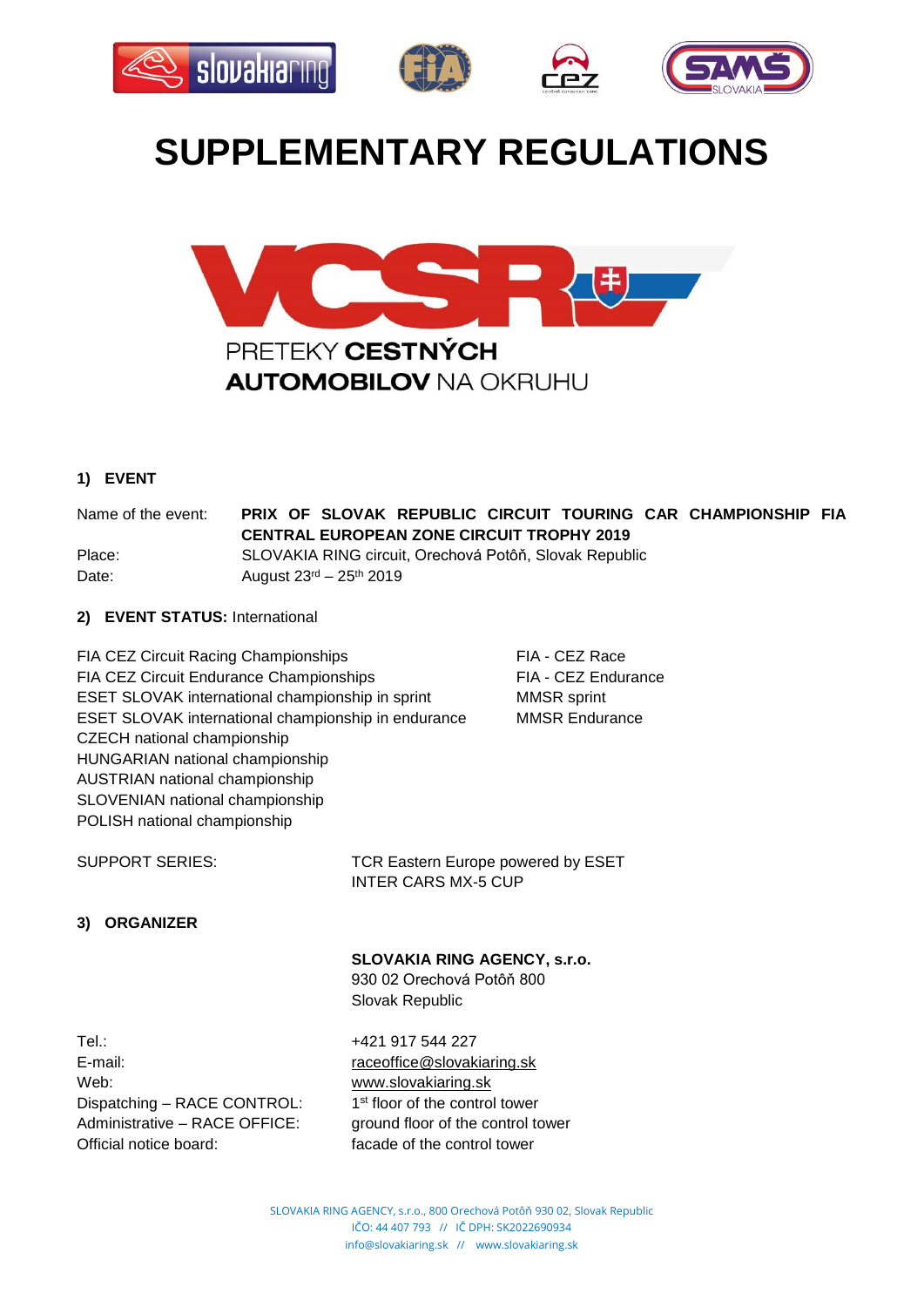







## **4) JURISDICTION**

The event is organized according to the International sporting code FIA (MŠP) and its appendixes, organizational requirements for international races on a circuit FIA Central European Zone, national sporting code (Ročenka SAMŠ 2019) and these supplementary regulations. In case of any discrepancies in the texts, the deciding code is the international FIA code and its appendices.

By taking part on the races, the participants commit themselves to go by the international sporting code (article 58) and they renounce any protests to institutions or courts, which are not in conformity with the international sporting code.

Every persons or organizations license, which will organize races or take part on them and doesn´t abide to this code, will be confiscated. The organizer reserves his right to inform the competitors and drivers about the changes of the Supplementary regulations, the time Schedule of the event, or add special instructions in form of implementing regulations, which have the same validity as the Supplementary regulations.

# **5) TIME SCHEDULE**

| Entry form closing date:                          | August 11 <sup>th</sup> 2019 | until 23:59         |
|---------------------------------------------------|------------------------------|---------------------|
| The premises will be opened for the participants: | August 20 <sup>th</sup> 2019 | from 18:00 to 20:00 |
| <b>Administrative check (Race office)</b>         | August 22 <sup>nd</sup> 2019 | from 13:00 to 18:00 |
| <b>Technical scrutineering (BOX 0)</b>            | August 22 <sup>nd</sup> 2019 | from 13:15 to 18:15 |
| Driver briefing:                                  | August 23rd 2019             | 12:30               |
| 1 <sup>st</sup> Steward meeting:                  | August 23rd 2019             | 13:30               |

**Result –** Unofficial results of training and races will be published on the official notice board, after each training and after each race.

**Official results** – of the trainings and races will be displayed on the official notice board (in front of Control tower), after each training and after each race. A printed version of the results will be available in the agency room after the time for protests has run out.

**Parc Fermé –** closed parking place is located in front of the Control tower.

## **6) ENTRY**

Competitors register by completing an entry form which can be downloaded from [www.sams-asn.sk](http://www.sams-asn.sk/) or [www.slovakiaring.sk](http://www.slovakiaring.sk/) and send a filled copy to [raceoffice@slovakiaring.sk](mailto:raceoffice@slovakiaring.sk) until deadline August 6<sup>th</sup> 2017. The contestants have to print the application form, sign it and deliver it to the organizer at the registration. All competitors attend the event at their own risk; they alone are responsible for any damage or injury done by them or by the car they use. With the submission of the application the competitor declares that he accepts all rules and sporting regulations described in the paragraph 4 of these supplementary regulations and he is obliged to abide them.

# **7) ENTRY FEES**

1H Endurance: 500 € / racecar 2H Endurance:  $\Box$  up to 2000 cm3 700  $\epsilon$  / racecar (Price includes 1H endurance)  $\qquad \qquad \text{above 2000 cm3} \qquad \qquad 800 \text{ } \text{\ensuremath{\in}} \text{/ race car}$ Juniors under 21 discount of 50%. Seniors over 60 discount of 30%.

Sprint: Sprint: Sprint: up to 2000 cm3 450 € / double race above 2000 cm  $600 \in \ell$  double race

## **All of the starting fees are to be paid in cash or card during the administrative check!**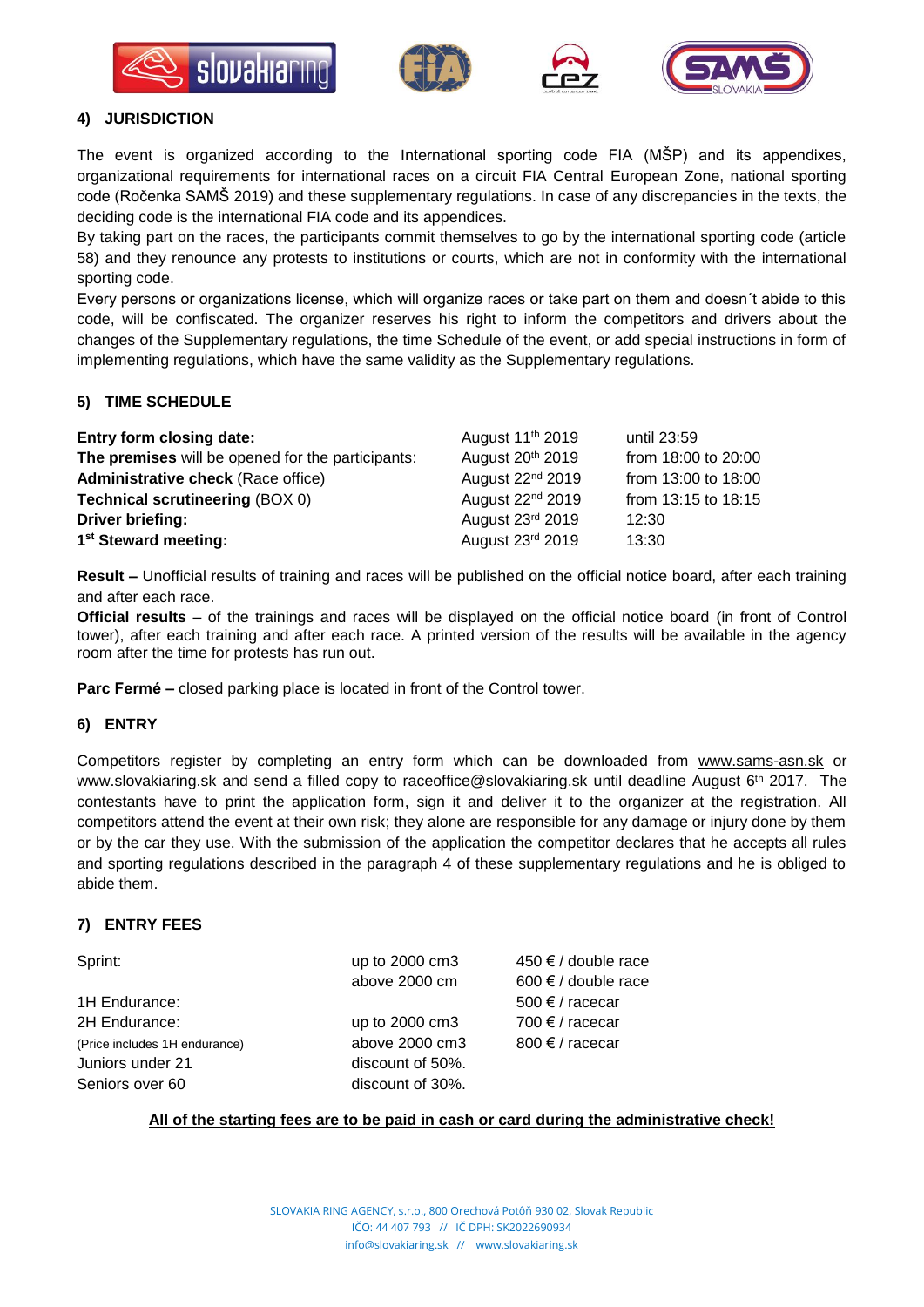







The organizer has the right to add 100% to the amount of the starting fee in case the competitor refuses the obligatory advertisement on his car.

Entry fees are returnable when:

- The registration form is not accepted
- Event has been canceled
- When the registration is canceled from the driver side until the closing date

# **8) CATEGORIES**

## *8.1 FIA CEZ Circuit Racing Championship and Endurance Championship 2019*

The Championship is reserved for the following categories/groups according 2019 FIA CEZ championship regulations:

## **Division 2**

*Group E2 -1600 cc Group E2 -2000 cc Formula Renault 2.0 Formula 3 Formula 4*

## **Division 4**

*Group D4 TC* (incl. Groups E1 FIA, E1Nat, E2SH upto 1600, 2000 and 3500 cc, TC up to 3500cc) *Group D4 GT* (incl. class GT3-, GT3, GTC, GT4 and E1/E1 National+3500) *Group TWC* (incl. TW1, TW2, TW3, TW4, TW5)

## **Division 5**

CN till to 3000 cc, CN2 according FIA regulation (engine 1620 cc turbo), Radical Cars (according to the ERC 2013, up to 3500 cc including SR8), E2-SC till 3000 cc, Supersport KTM X-bow, KTM X-bow, Praga R1 (with max. diameter of restrictor 41 mm and according Praga R national technical regulations), SCC according regulations SCC (max. capacity up to 5000 cc, stock engine, sealing,…) LMP3 (according tech. regulation ACO/Automobile Club de´l Ouest), LMP2 (according tech. regulation ACO/Automobile Club de´l Ouest before 1.1. 2017).

## *8.2 ESET Slovak national and international championship (ESET MMSR a ESET MSR)* **Sprint:**

*Division D4 TC Division D4 GT Division D4 TWC D5*

## **Endurance:**

*D4 D5 Group GTC under D4*

**CZECH NATIONAL CHAMPIONSHIP** - according standard propositions & nat. championship regulations **HUNGARIAN NATIONAL CHAMPIONSHIP** - according standard propositions & nat. championship regulations **AUSTRIAN NATIONAL CHAMPIONSHIP** - according standard propositions & nat. championship regulations **SLOVENIAN NATIONAL CHAMPIONSHIP** - according standard propositions & nat. championship regulations **POLISH NATIONAL CHAMPIONSHIP** - according standard propositions & nat. championship regulations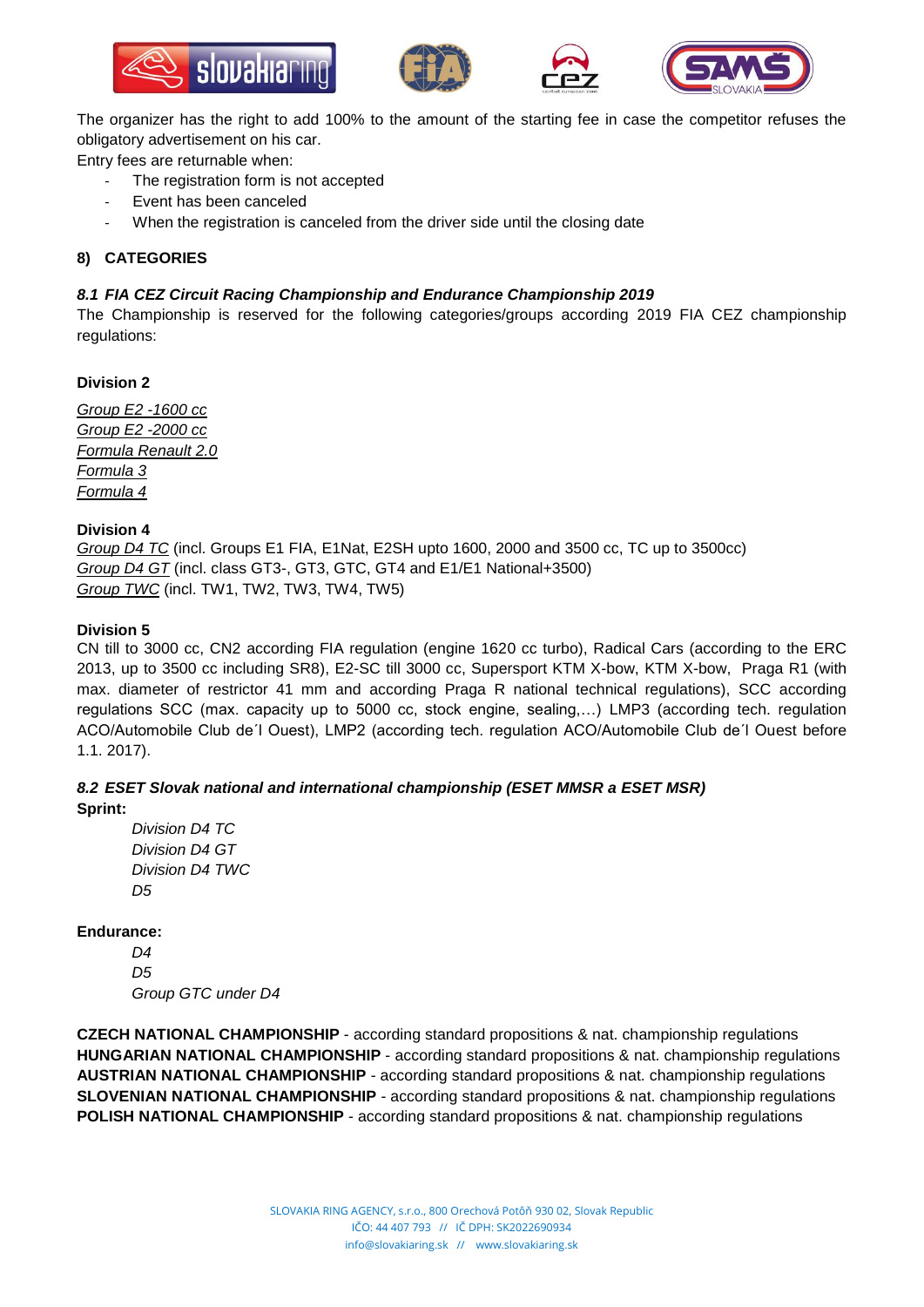







## **9) DRIVERS & COMPETITORS**

# *9.1 FIA CEZ Circuit Racing Championship and Endurance Championship 2019*

For the event only those competitors can register, who have international or national license valid for car races on circuit issued by ASN, which is member of CEZ. The level of the license must be in accordance with resident sport regulations.

# *9.2 MMSR A MSR*

MMSR is organized for competitors and drivers with valid license for car races on circuit issued by ASN, which in member of CEZ who have registered to MMSR. MSR is organized for competitors with SAMŠ license. Level of the required license has to be in accordance with resident sport regulations. In case that the driver wants to get points to MMSR PAO has to register on the secretariat of SAMŠ (fill the entry form published on www.samsasn.sk). Vehicles of the MX-5 Cup, which comply with the technical regulations of MX-5 Cups 2019 according paragraph 13. Slovenský okruhový pohár, Art.13.1.1 Eligible cars of Slovak ASN (SAMŠ) National Sporting regulations 2019.

## **10) TRACK SPECIFICATION**

| Length of the track                                                      | 5922 m          |         |      |  |
|--------------------------------------------------------------------------|-----------------|---------|------|--|
| Width of the track                                                       | 12 m            |         |      |  |
| Width of the finish straight                                             | 20 <sub>m</sub> |         |      |  |
| Elevation                                                                | 6 m             |         |      |  |
| Number of turns                                                          | 14              | Right 7 | Left |  |
| First corner is to the right. All of the races will be driven clockwise. |                 |         |      |  |

# **11) TRACK CAPACITY**

| <b>CATEGORIES</b>                     | <b>LENGHTOF THE RACE</b> | <b>CAPACITY</b> |             | <b>START</b> |
|---------------------------------------|--------------------------|-----------------|-------------|--------------|
|                                       |                          | <b>TRAINING</b> | <b>RACE</b> |              |
| D <sub>2</sub>                        | 10 laps                  | 52              | 42          | Standing     |
| D4                                    | 10 laps                  | 52              | 42          | Rolling      |
| D <sub>5</sub>                        | 10 laps                  | 52              | 42          | Rolling      |
| D4 TWC4 (>16 vehicles)                | 10 laps                  | 52              | 42          | Standing     |
| D4 TCR Eastern Europe powered by ESET | 25 min.                  | 52              | 42          | Standing     |
| FIA CEZ 1-HOUR ENDURANCE RACE         | 1 hod.                   | 60              | 50          | Rolling      |
| ESET V4 CUP 2-HOUR ENDURANCE RACE     | 2 hod.                   | 60              | 50          | Rolling      |

## **12) TRAINING**

All of the free and qualifying trainings will take place according to the time schedule. Only cars which passed technical registration are eligible for official trainings. The times acquired in the qualifying will be used to form the starting grid. Drivers won´t be allowed to race if they don´t attend the qualifying. Exceptions are made only by the board of sporting commissaries. Fastest in the relevant training will occupy the first position on the grid and the grid will gradually be organized by the times achieved in qualifying in accordance with the standard propositions PAO Article 35.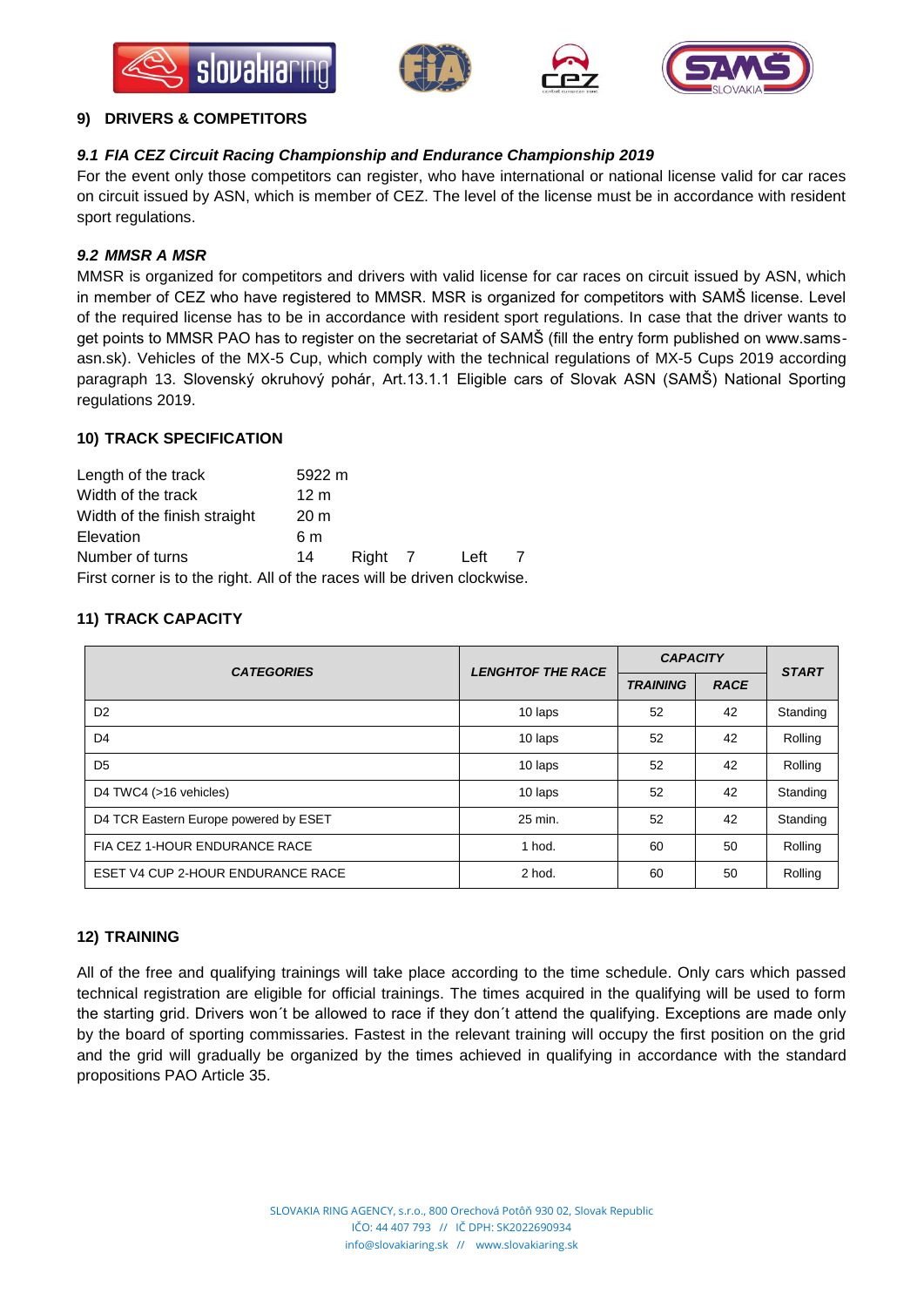







#### **13) FREE PAID TRAINING**

Between August 21<sup>st</sup> and 23<sup>rd</sup> 2019 will be possible to purchase free training rides according to the time schedule, divided into categories. The length of one free training will be 25 min. The price for one training will be 80 €.

#### **14) QUALIFYING LIMIT**

MM SR - 145% of the fastest lap time.

## **15) TIMEKEEPING**

The timekeeping will be realized with transponders AMB TranX 260. These will be given out during the administrative registration and will be handed out against the racing license, which will stay as a deposit with the organizer. In case that the transponder is damaged or lost during the event, the competitor has to pay a fine of 450  $€$  the license will be returned to the driver after payment.

#### **16) SPEED IN THE PIT LINE**

The speed in the pit lane is restricted to max. 60 km/h.

## **17) STARTING GRID**

The starting grid will be created according to the times achieved in the qualifying up to the maximum allowed number and will be displayed on the official notice board at least 60 min. before the start of the race.

Races with standing start – the 5 pairs of starting lights will be switched on for 2-5 sec. and the race will begin after they will be switched off.

Races with a rolling start – during the formation lap will be the 5 pairs of starting lights switched on red lights. The start signal will be signalized with the green lights, which will replace the red lights, activated by the starting man. When a problem appears in time when the cars will be closing to the starting line at the end of the formation lap, the red lights will stay switched on.

After crossing the finish line (after the checkered flag), the drivers continue to drive for a final cool down lap and then exit the track on pit in where they will be directed to Parc Fermé.

## **18) PROGRESS OF FIA CEZ 1H ENDURANCE & ESET 2H ENDURANCE RACES**

2H Endurance race will take place and rated as a double race (separate results after 1H & after 2H).

## *18.1 First part of the race*

First part of the race (runs from 00min 000sec to 60min 000 sec) is according FIA CEZ regulations 2019 for endurance races with an obligatory stop in boxes with a FIA refueling tower restriction. Obligatory pit stop must take place between the  $25<sup>th</sup>$  &  $35<sup>th</sup>$  minute (not earlier than 25 min. 00 sec. and not later than 34 min. 59 sec. 999.). This time will be showed with a "PIT STOP" board. Minimum time spent in the pit lane have to be 120 sec.

After 1H of the race the<sub>n</sub>1 HOUR – FIA CEZ RACE FINISH" board will be showed. Drivers, participating only on the FIA CEZ race and don't want to continue, are obligated to leave the track at pit in normal speed and park their vehicles in the parc ferme. Participants on the 2H Endurance race continue.

## *18.2 Second part of the race*

Second part of the race (runs from 60min 000 sec. to 120min. 000 sec) is according FIA CEZ regulations 2019 with exceptions mentioned in these supplementary regulations. FIA refueling tower are allowed. In time of bad light conditions a "LIGHT ON" sign will be showed on pit exit and podium post. From this moment on all vehicles have to turn on front and rear lights. All marshal posts and some parts of the track will be illuminated. The flag signalization remains and the blue flag will be not used at this time.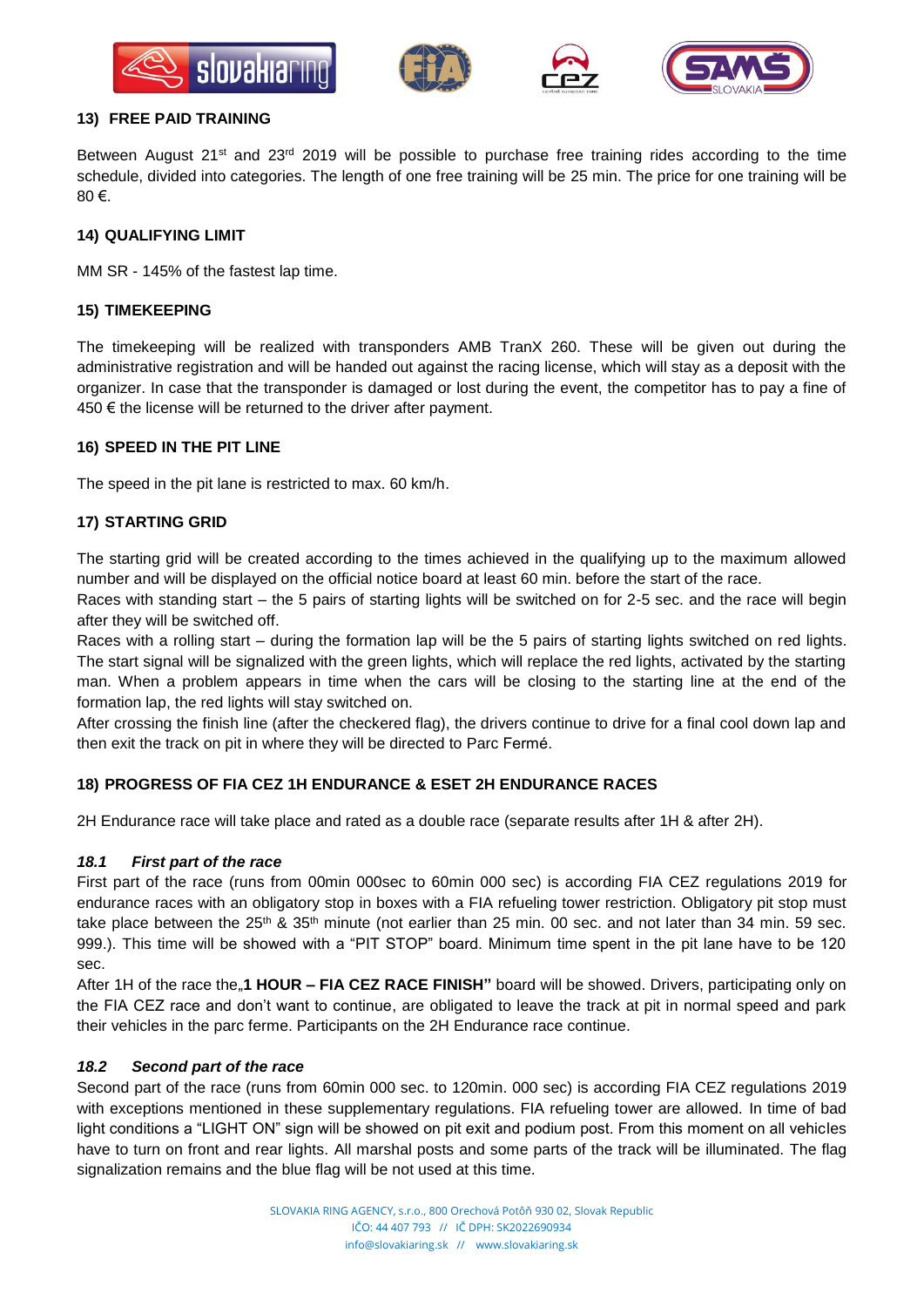







# *18.3 Refueling*

Engines of all cars (turbocharged included) have to be turned off during refueling. Number of pit stops is unlimited.

## *18.4 Vehicles with refueling equipment & FIA approved fuel tanks*

Refueling in boxes is allowed only from fuel towers and only during the second part of the race. Fuel pump, fuel tanks, ventilation system have to be approved by FIA. Other type of refueling like gravitation refueling from max. 2m is not allowed. During event only FIA approved refueling tower can be used (restrictor 38 mm). Teams are allowed to refuel only with their own equipment. One crew member have to be ready with an extinguisher (min. 6 kg weight). All crew members have to wear fireproof overalls, gloves and masks.

## *18.5 Vehicles with standard fuel tanks*

Refueling will be allowed only at the end of pit line (location specially prepared) and can be performed with three crew members, which are using steel canisters with maximum capacity of 20l. One crew member have to be ready with an extinguisher (min. 6 kg weight). All crew members has to wear fireproof overalls, gloves and masks. For teams which don't have boxes in the pit lane, a "refueling zone" will be established at the end of the pit lane. Refueling is allowed only in this dedicated area where electric grounding is possible.

## *18.6 2H Endurance race progress*

Driver switch in 2H endurance race:

- Maximum time a driver can spend in a car in one stint is 65min 000sec.
- Maximum time a driver can spend in a car during the whole 2H endurance race is 65 000sec.
- Minimum time a driver has to spend in a car to be classified is 55min 000sec.
- Crew can be minimum 2 and maximum 4 drivers.

Process:

- Minimal pit stop length in during the 2H race in not designated. During the 1H race all competitors have to complete a pit stop between 25min000sec and 35min000sec according FIA CEZ 2019 regulations for circuit endurance races (art. 5.3b).

- Number and type or tires used is free.

## *18.7 Qualification*

According results after 1H race competitors will receive points according ESET MMSR a FIA CEZ Trophy rules. After 3H race competitors will be classified again and they will receive points according ESER MMSR and ESET V4 rules. Which means points will be allocated after 1H of the race and after 3H race.

## *18.8 Allowed vehicles*

- a) Division D4
- b) Division D5
- c) Group GTC under D4 above 3500 cm<sup>3</sup>

## **19) SAFETY CAR**

During the race the Safety car can be used to neutralize the race according to Article 2.9 Appendix A of the international sporting code of FIA.

## **20) PARC FERMÉ**

Racing cars have to stay at the Parc Fermé from the end of the training/qualifying/race until it is opened by the sporting commissaries. Between the times the checkered flag and the dissolution of the Parc Fermé it is forbidden to make any changes on the cars with the exception of a direct order by the commissaries and only under their attendance.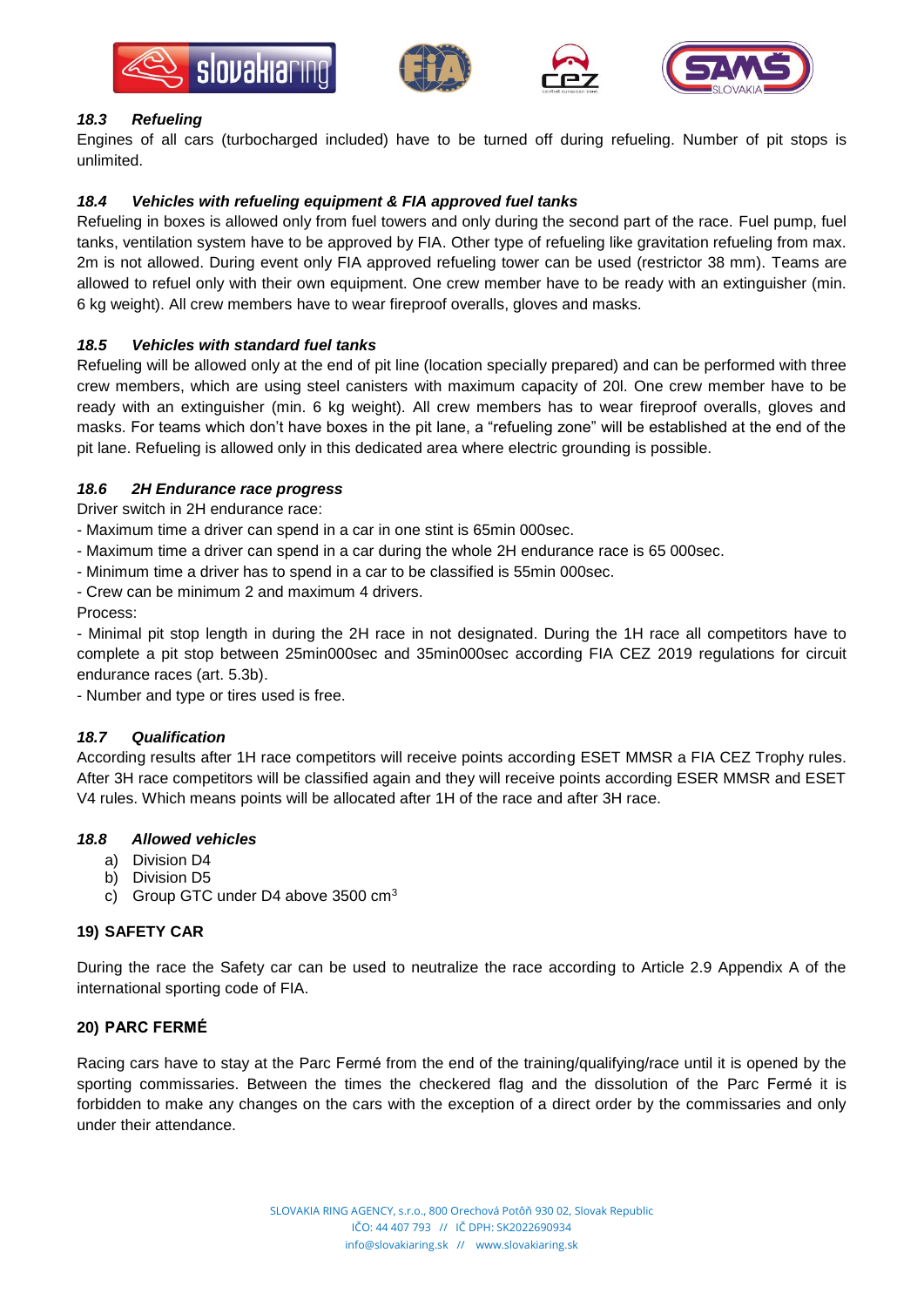







## **21) PRIZES**

Prizes will be awarded for:

- a) FIA CEZ sprint Trophies for first three places in all written classes
- b) FIA CEZ endurance Trophies for first three places in all written classes
- c) MM SR sprint Trophies for first three places in all written classes
- d) MM SR endurance
- e) Trophies for first three places in all written classes

Winner announcement will be held on the podium after the end of each category. The drivers, who will finish on the first three places in each category, are obliged to take part on the winner announcement, where they will obtain their trophies. If in some qualification less then drivers/vehicles attend, only the winner will be awarded. Ownership of prizes which will be confirmed by official results.

## **22) PADDOCK**

Parking area will be located on the main paddock in the SLOVAKIA RING complex. The entrance to the paddock will be granted only to those vehicles and persons who are authorized for it. A space of 10m x 5m is reserved for every racing car in the paddock (unless it is placed in the box). It is not possible to demand further space above these parameters. Vehicles not marked by organizer will be not allowed into PADDOCK.

# **Any commercial activities are allowed only after a contractual agreement with SLOVAKIA RING AGENCY, s.r.o.**

All of the participants are obliged to respect the road signs in the whole facility. The maximum allowed speed in the paddock is 30 km/h. All participants are obliged to abide cleanliness and to protect the environment from contamination, oil products are to be disposed of only in the assigned containers. Towing trailers which are intended for the transportation of racing cars are to be parked outside the paddock. Drivers, competitors and their entourage are obliged to comply with all instructions from the organizers. It is strictly forbidden to drill any holes in the whole paddock, under a fine of 50  $\epsilon$  for every hole drilled. During the whole duration of the event, from 09:00 to 18:00 o´clock, the access to the boxes from the white line has to be kept free under the threat of penalty of 200 €. The movement of persons younger than 18 years on a vehicle is strictly forbidden on the whole paddock under the threat of penalty of 200 €. All of the participants are obliged to comply with the operations rules of the organizer. The penalty has to be paid by the driver whose team member infringed this rule. All of the participants are obliged to comply with the operations rules of the organizer. Driving from paddock on the race track will be finalized on the riders briefing. All violations of our rules will be penalized.

## **23) BOXES**

Boxes can be booked in advance on [nemeth@slovakiaring.sk.](mailto:nemeth@slovakiaring.sk) Teams who attend the endurance race will be preferred. Confirmation of box reservation will participants receive with the acceptance of the registration form.

## **Teams have to pick up keys from boxes on August 21st 2019 till 18:00, otherwise their reservation will be cancelled.**

The price for the box rental is 150  $\epsilon$  per day. The deposit for the box key is 100  $\epsilon$ . Competitor is obligated to leave the premises on Sunday, August 25<sup>th</sup> 2019 until 18:00. In case that the box is returned defect, this deposit won´t be returned.

## **24) SERVICE ROADS**

Access to the service roads is allowed only to accredited journalists and officials with valid passes. Unauthorized access to the service roads will be sanctioned with 200  $\epsilon$  fine.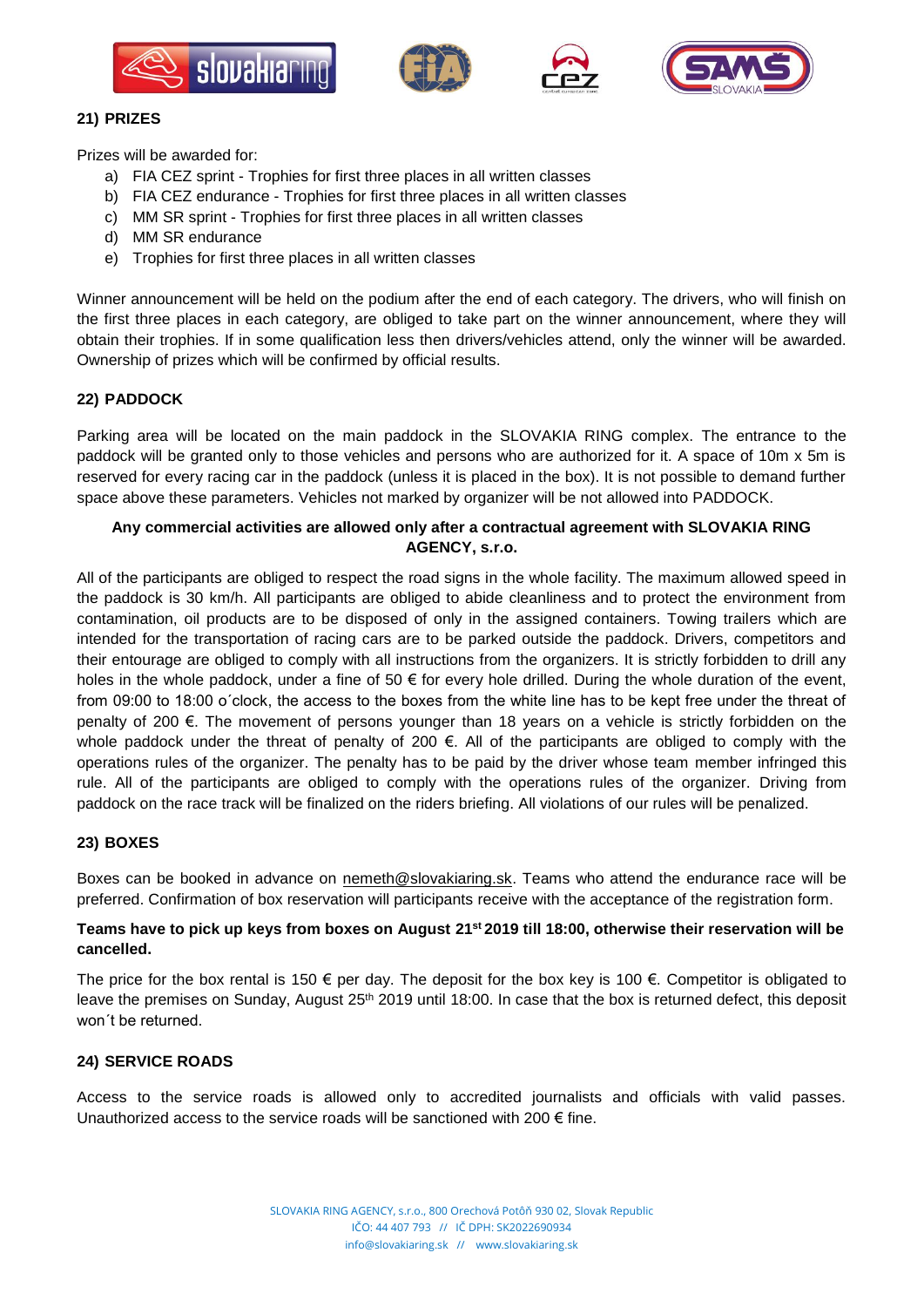







# **25) OFFICIALS**

| <b>THE ORGANIZING COMMITTEE</b>             |                                         |  |
|---------------------------------------------|-----------------------------------------|--|
| CHAIRMAN OF THE ORGANIZING COMMITTEE        | Dávid NÉMETH                            |  |
| DEPUTY CHAIRMAN OF THE ORGANIZING COMMITTEE | Zoltán BOGNÁR                           |  |
| <b>FINANCIAL DIRECTOR</b>                   | Branislav KOVÁČ                         |  |
| MAMBERS OF THE ORGANIZING COMMITTEE         | Peter PECZE, Ján ČECH                   |  |
| <b>RACE DIRECTION</b>                       |                                         |  |
| <b>RACE DIRECTOR</b>                        | Peter KEVICKÝ                           |  |
| <b>CLERK OF THE COURSE</b>                  | Peter JAKUS                             |  |
| <b>SAFETY OFFICER</b>                       | Mikuláš KURUC                           |  |
| SECRETARY OF CHAIRMAN OF THE STEWARDS       | Szilvia JUHOSOVÁ                        |  |
| SECRETARY OF THE EVENT                      | Anna BITTEROVÁ                          |  |
| CHAIRMAN OF THE STEWARDS                    | Ľubomír ŠIMKO                           |  |
| <b>STEWARDS</b>                             | Attila VINOCZAI (HUN), Vladimír HYBÁČEK |  |
| <b>CHIEF SCRUTINEER</b>                     | Milan HÔLKA (SVK)                       |  |
| <b>TIMEKEEPER</b>                           | SLOVAKIA RING - Ákos FEHÉR              |  |
| CHIEF OF THE TRACK                          | Mikuláš KURUC                           |  |
| CHIEF MEDICAL OFFICER                       | <b>MUDr. Martin SMREK</b>               |  |
| <b>RACE OFFICE</b>                          | Anna BITTEROVÁ                          |  |
| PARC FERMÉ OFFICER                          | <b>TBA</b>                              |  |
| <b>PADDOCK MANAGER</b>                      | <b>Michal PLANETA</b>                   |  |

## **26) REMAINING RULES**

# *26.1 Identification of the participants*

Access passes will be distributed at the administrative registration as following, which are dedicated to team members only: **2x PADDOCK**, **5x PIT LANE** (mechanics + driver) and **2x PIT WALL** (team manager +1). These passes are to be worn on a visible place during the whole event. These passes do not allow access to any visitor grandstand.

## *26.2 Drivers insurance*

Every driver must have driver's insurance and is obligated to present this copy on the administration.

## *26.3 Event insurance*

The event is insured by KOOPERATIVA poisťovňa, a.s. Vienna Insurance Group insurance contract no. 6 57 4 436 169 dated April 29th 2013, which guarantees insurance against damage to the third parties up to 233.000 €.

#### *26.4 Signalization*

Signaling according to App. H of the International Sporting Code will be used during practice & race.

## *26.5 Fuel*

It is permitted to use only fuel that according the requirements of Appendix J of the FIA International Sporting code or National rules.

#### *26.6 Industry zones*

For tire services and other services or sales will be allocated in the graphic plan. Rent for such a space is 100  $\epsilon$ for the whole event and is due to be paid in advance on account of the organizer.